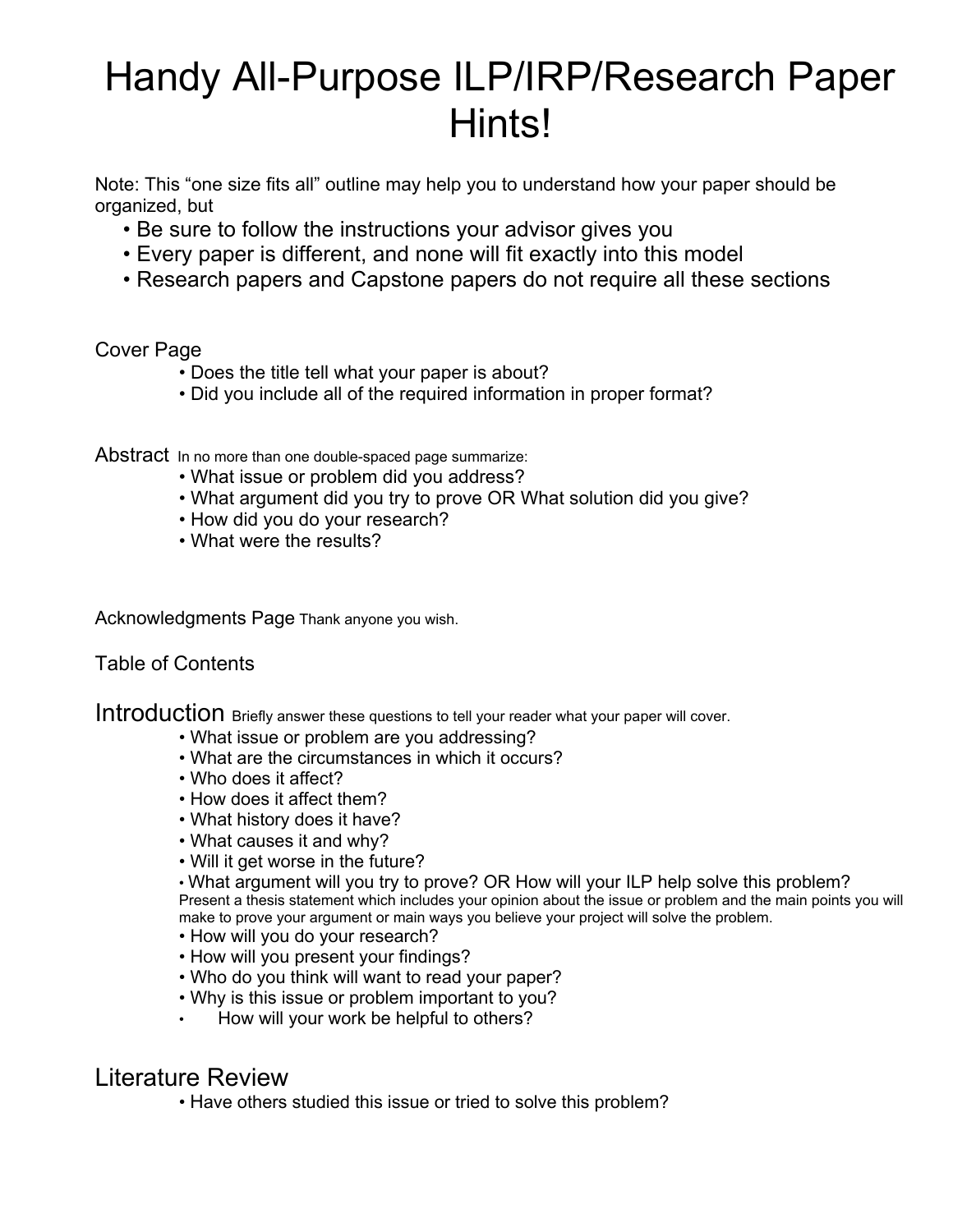- What did they do, such as research or creating a model program?
- How did they do their research?
- What did they find out?
- How did others respond to their work?

Methodology Explain how you gathered your information and/or produced your product. For all papers:

- What sources of information did you use?
- How did you evaluate the quality of research studies?
- How did you evaluate the credibility of researchers or theorists?
- How did you know your research was adequate?

If you did a questionnaire, survey, focus group, or interviews:

- What questions did you ask?
- Why did you choose those questions?
- How did you decide who to question?
- How did you find the people to question?
- How did you administer the survey or hold the interview?
- How did you analyze your data?

If you did a business plan:

- What instructions did you use? Cite source in APA style
- How did you gather local information, if included?

If you presented a case study:

- How did you decide who or what to observe?
- How did you conduct your observation?

If you produced a manual, brochure, workshop agenda, or curriculum:

- How did you determine the need for the product?
- How did you decide which media to use?
- How did you determine your learning objectives?
- How did you decide what content was appropriate?
- Where did you get the information you presented?

Substantive Chapters Every paper will be different here, ranging from none to eight or more chapters. What else does the reader need to know to understand the issue, its history, or your research? How can you organize this information into chapters?

Presentation of Product Business plan, manual, curriculum, etc. goes here.

Presentation of Data Results from questionnaire, survey, interviews, etc. go here.

- What did you find out? Give results, but don't draw conclusions
- How was each question answered? Give the numbers, but don't interpret them
- What was said in the interviews? Give a summary, but don't analyze

Analysis of Data How does the data you presented prove or disprove your argument?

Conclusions Summarize your paper. Do not add any new information in the Conclusion!